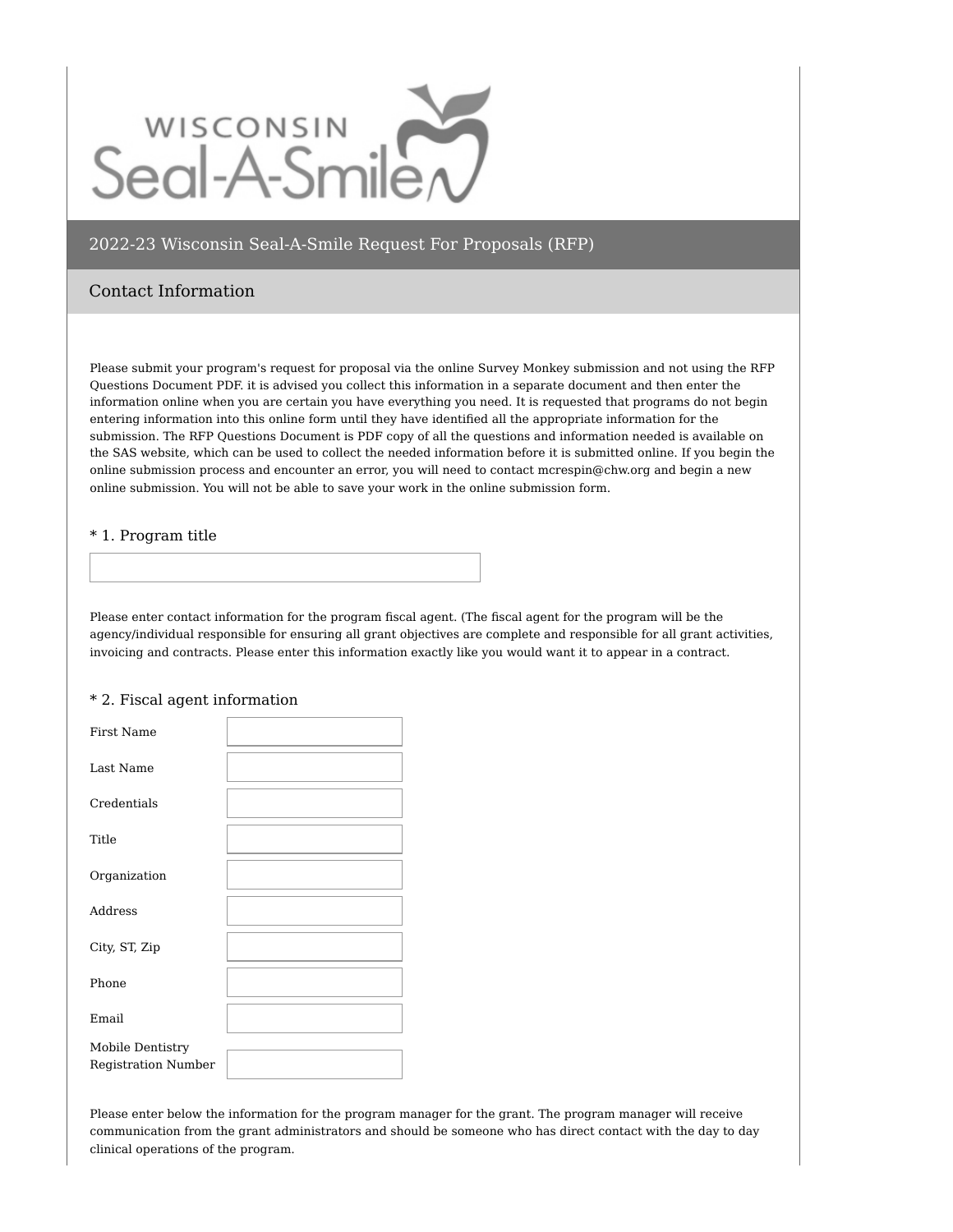#### \* 3. Program manager information:

| <b>First Name</b> |  |
|-------------------|--|
| Last Name         |  |
| Credentials       |  |
| Title             |  |
| Organization      |  |
| Address           |  |
| City, ST, Zip     |  |
| Phone             |  |
| Email             |  |

Please enter below the information for the lead clinical staff person for this project. This should be either the dentist or dental hygienist responsible for all clinical applications of the program.

4. Lead clinical staff contact information (if different than project manager)

| First Name    |  |
|---------------|--|
| Last Name     |  |
| Credentials   |  |
| Title         |  |
| Organization  |  |
| Address       |  |
| City, ST, Zip |  |
| Phone         |  |
| Email address |  |

5. To improve communication between SAS administration and your program please enter the email address of any additional staff that should receive email communication regarding programming.

| Email |  |
|-------|--|
| Email |  |
| Email |  |
| Email |  |
| Email |  |

This section of the RFP will capture information about the population you intend to serve.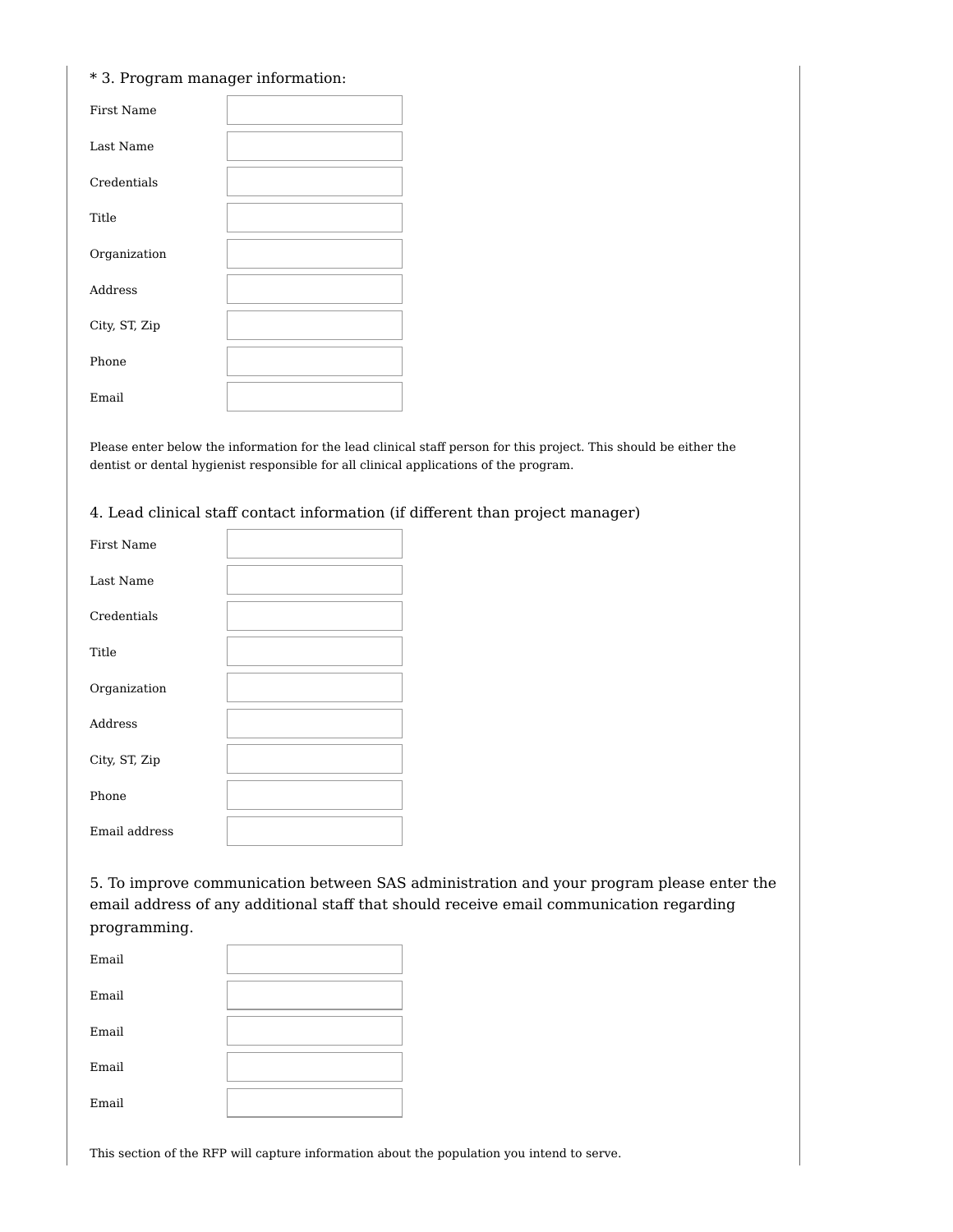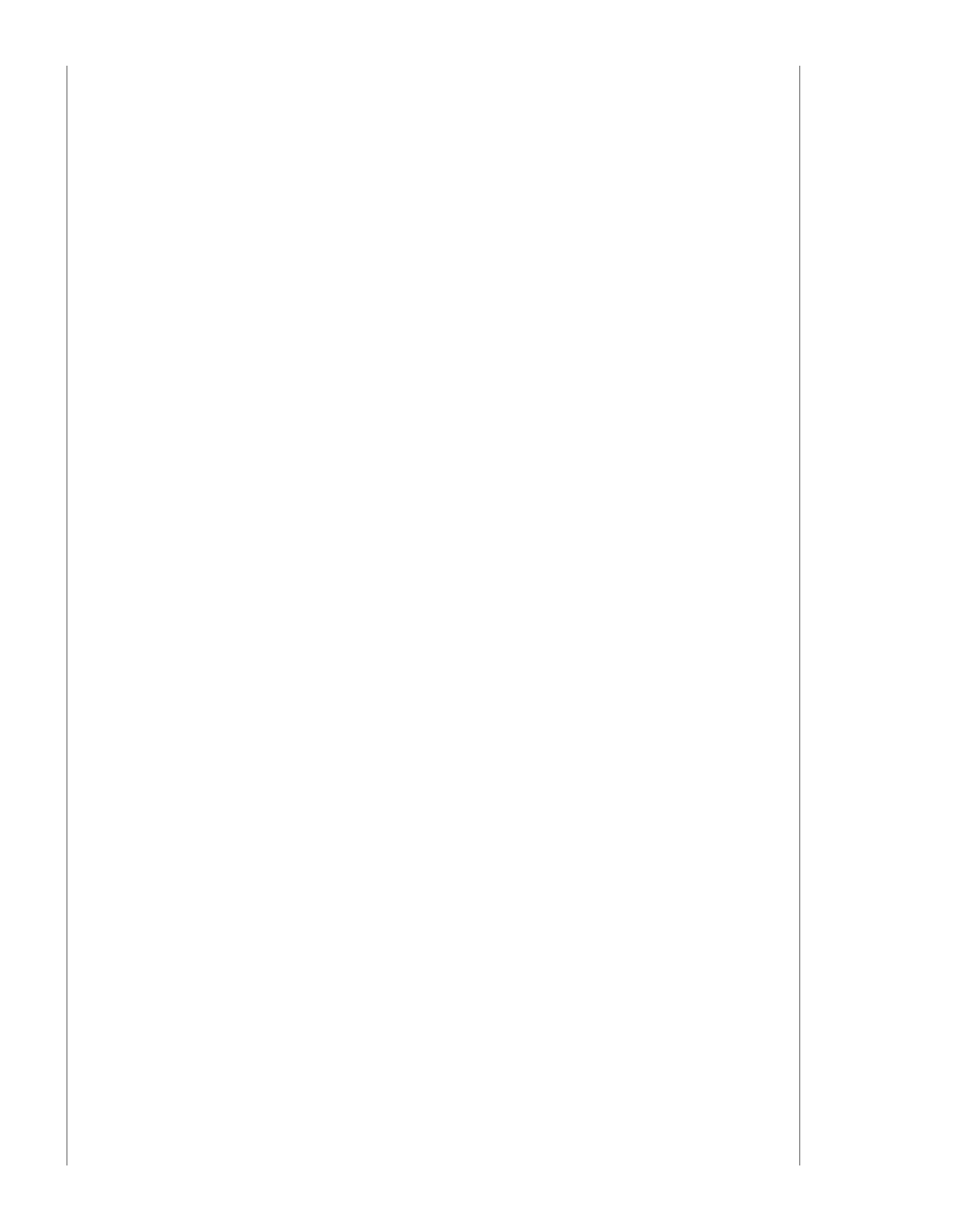2022-23 Wisconsin Seal-A-Smile Request For Proposals (RFP)

Target population and history

**This section will capture information about your program's proposed target population and information about your program's history.**

**Points will be awarded based on your programs effort to reach the highest need schools using evidence based practices.**

\* 6. Enter the number of total schools your program served in 2021-22 (this includes public, private, charter, high school, 4K, Head Starts, middle school and elementary schools)

Total schools

\* 7. Enter the total number of schools your program intends to serve in 2021-22 (this includes public, private, charter, high school, 4K, Head Starts, middle school and elementary schools)

Total schools

\* 8. Enter the total number of schools based on free and reduced meal program (FRMP) participation your program will serve in 2021-22. (Please use the FRMP data that is available on the SAS website). These boxes should add up to your answer to Q8 above.

| 0% - 34.9% FRMP<br>participation    |  |
|-------------------------------------|--|
| 35.0% - 49.9% FRMP<br>participation |  |
| 50.0% - 100% FRMP<br>participation  |  |
| other/no FRMP                       |  |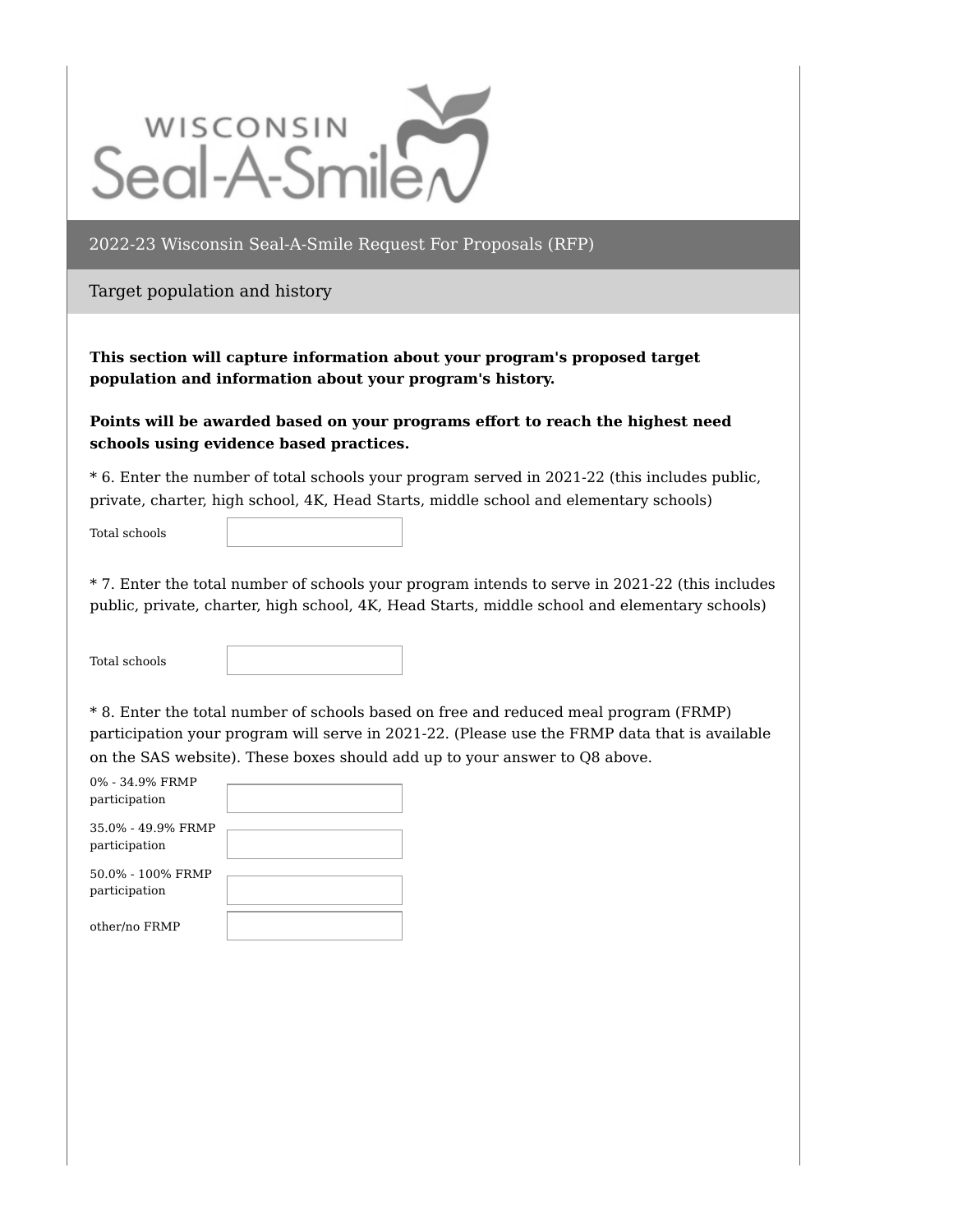\* 9. Please enter the number of children your program intends to serve in 2022-23 with (Please consult your most recent DentaSeal Comprehensive report as a guide to determine a proposed number and take into consideration the potential for limited access to some schools):

| Education:                                    |  |
|-----------------------------------------------|--|
| Screenings/Exams:                             |  |
| Sealants:                                     |  |
| Two or more fluoride<br>varnish applications: |  |
| Prophy:                                       |  |
| Retention checks:                             |  |
| Restorative care:                             |  |

### \* 10. What grades does your program target?

| Pre-K (Head Start) | 3rd |
|--------------------|-----|
| $\mid K$           | 4th |
| 1st                | 5th |
| 2nd                | 6th |

| 7th         |
|-------------|
| 8th         |
| High School |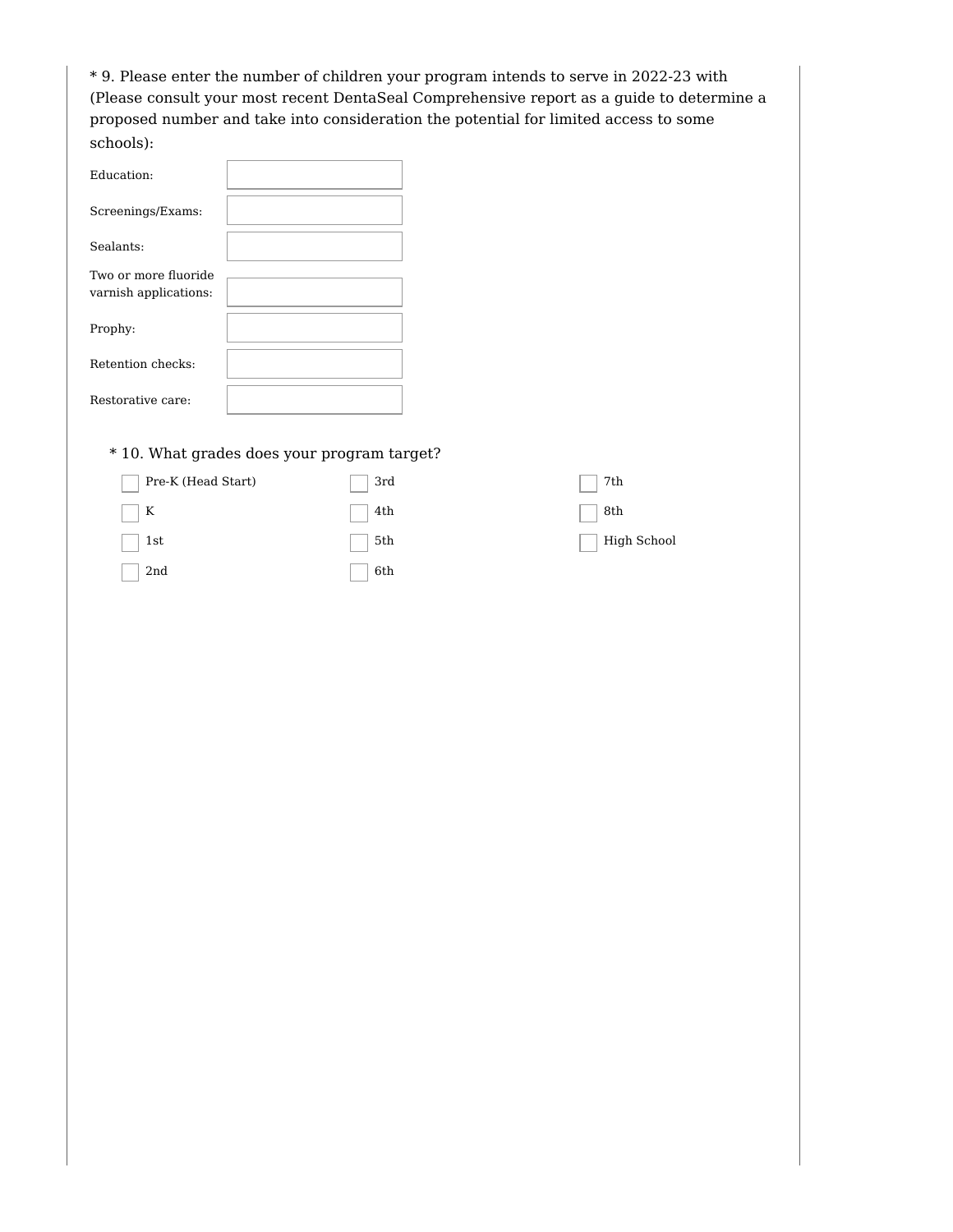# Seal-A-Smile

2022-23 Wisconsin Seal-A-Smile Request For Proposals (RFP)

### Funding

\* 11. Did your program receive funding from Wisconsin Seal-A-Smile in 2021-22 program year?

Yes

 $\bigcirc$  No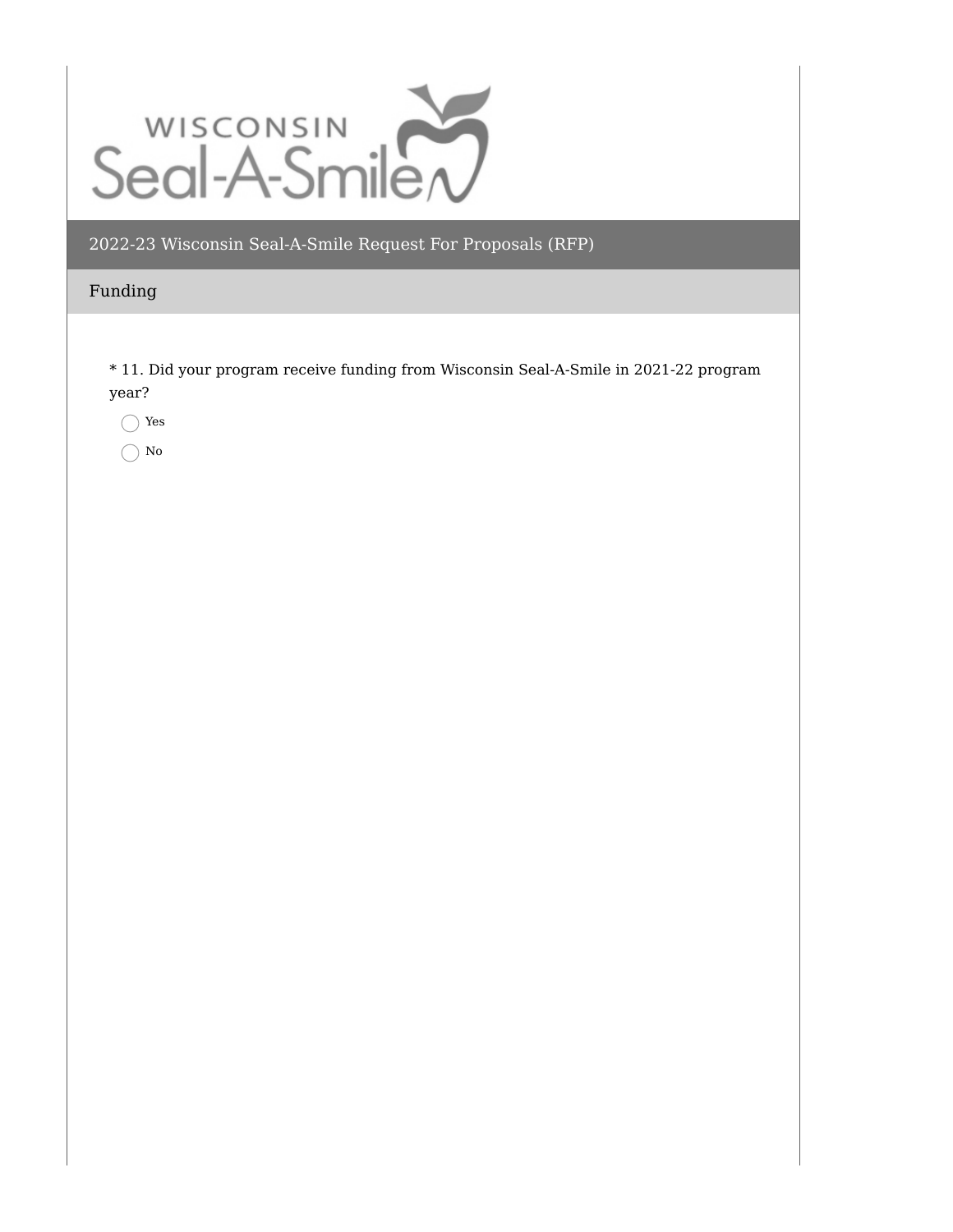2022-23 Wisconsin Seal-A-Smile Request For Proposals (RFP)

### Program Overview

\* 12. Please give an overview of your program including details on how your program will distribute information to schools, implement clinical operations in schools and carry out your day to day operations.

Answering this question is not required if you have received funding in previous years, from Wisconsin Seal-A-Smile If your program was funded in the past please just enter "Previously funded program" to proceed.

\* 13. What exisiting relationships do you have with local schools, local public health departments, community clinics, FQHC's and other dental providers?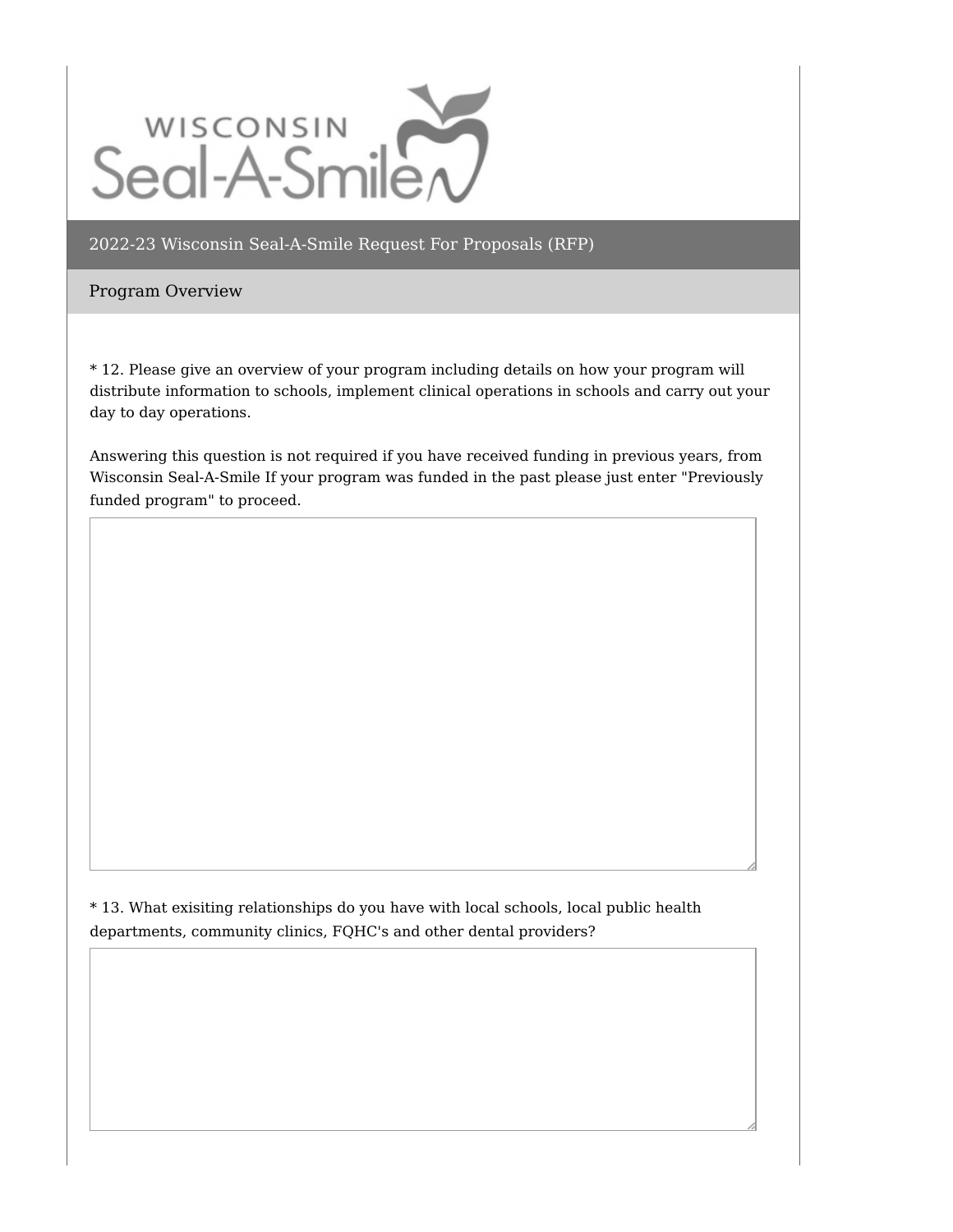\* 14. Discuss your protocol for providing case management and referral of patients found to have early and urgent dental needs. Include information regarding any formal/informal agreements with area dental providers who will provide restorative care.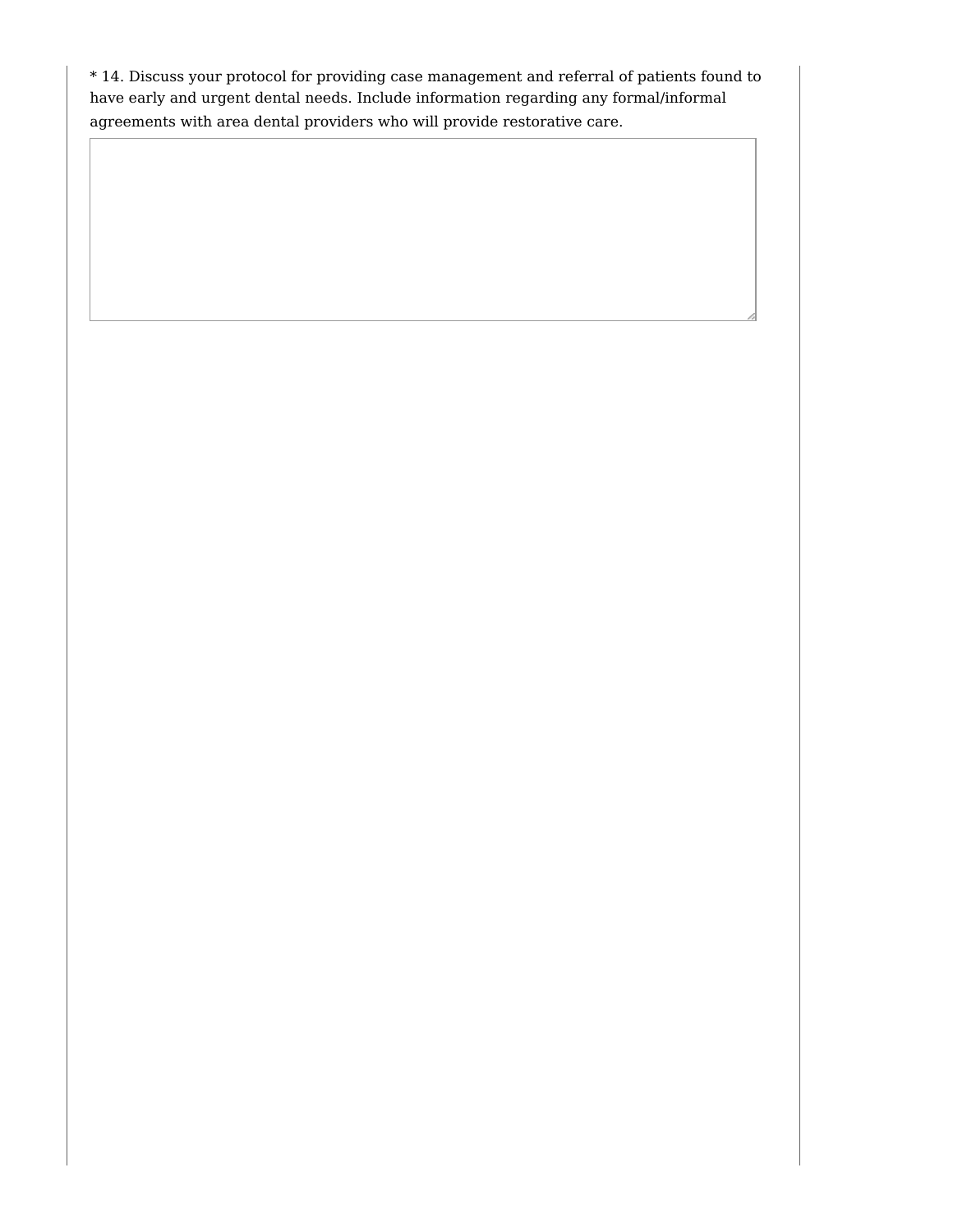## Seal-A-Smile

2022-23 Wisconsin Seal-A-Smile Request For Proposals (RFP)

Program Protocols

\* 15. Discuss your protocols for applying fluoride varnish to patients seen in your program. Include information about the frequency of application and scheduling of multiple applications.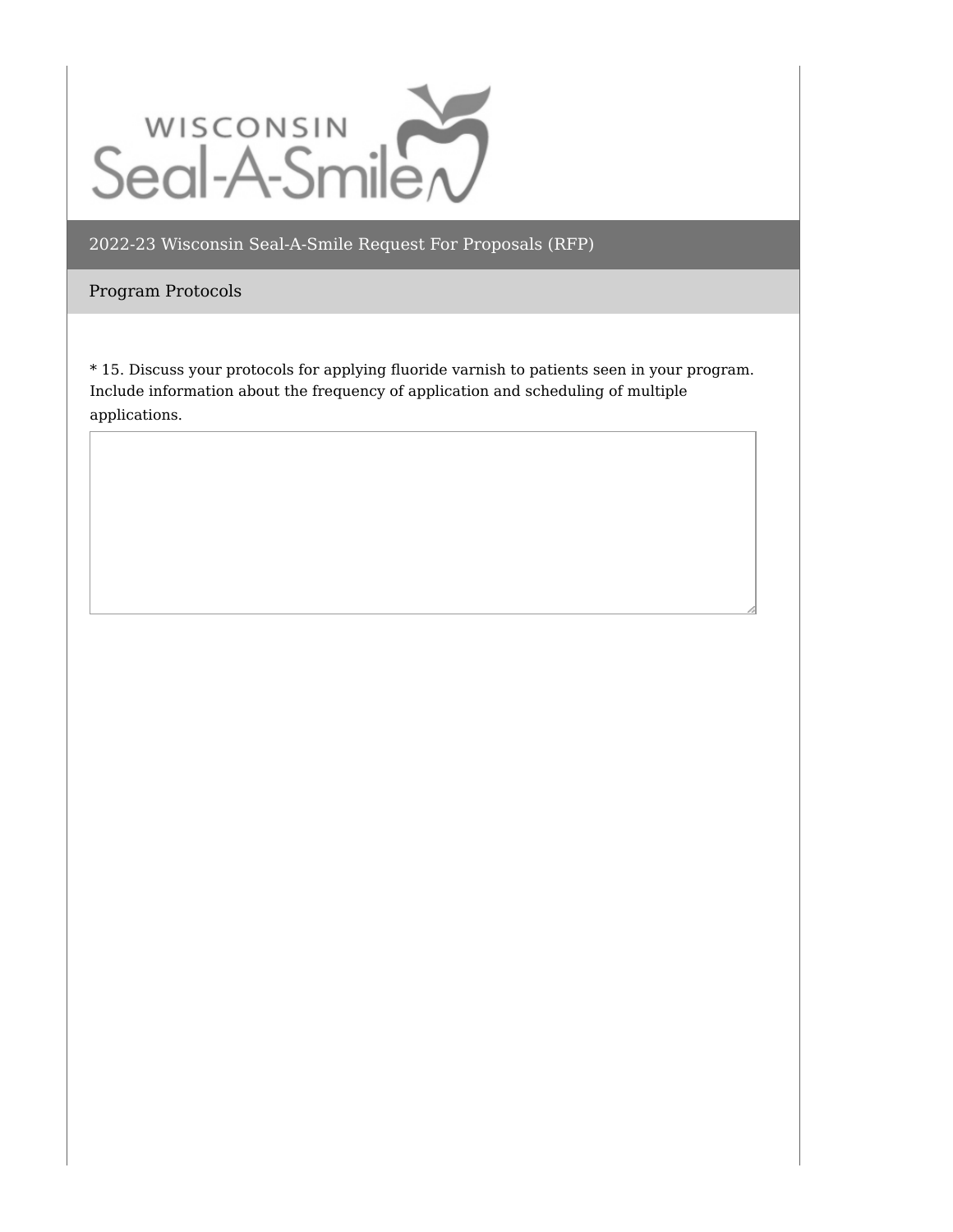## Seal-A-Smile

2022-23 Wisconsin Seal-A-Smile Request For Proposals (RFP)

Sustainability

\* 16. Discuss and identify other funding sources for your program. Include in-kind contributions, other grants/donations and list any additional funding sources you have applied for but have not yet received notification of award.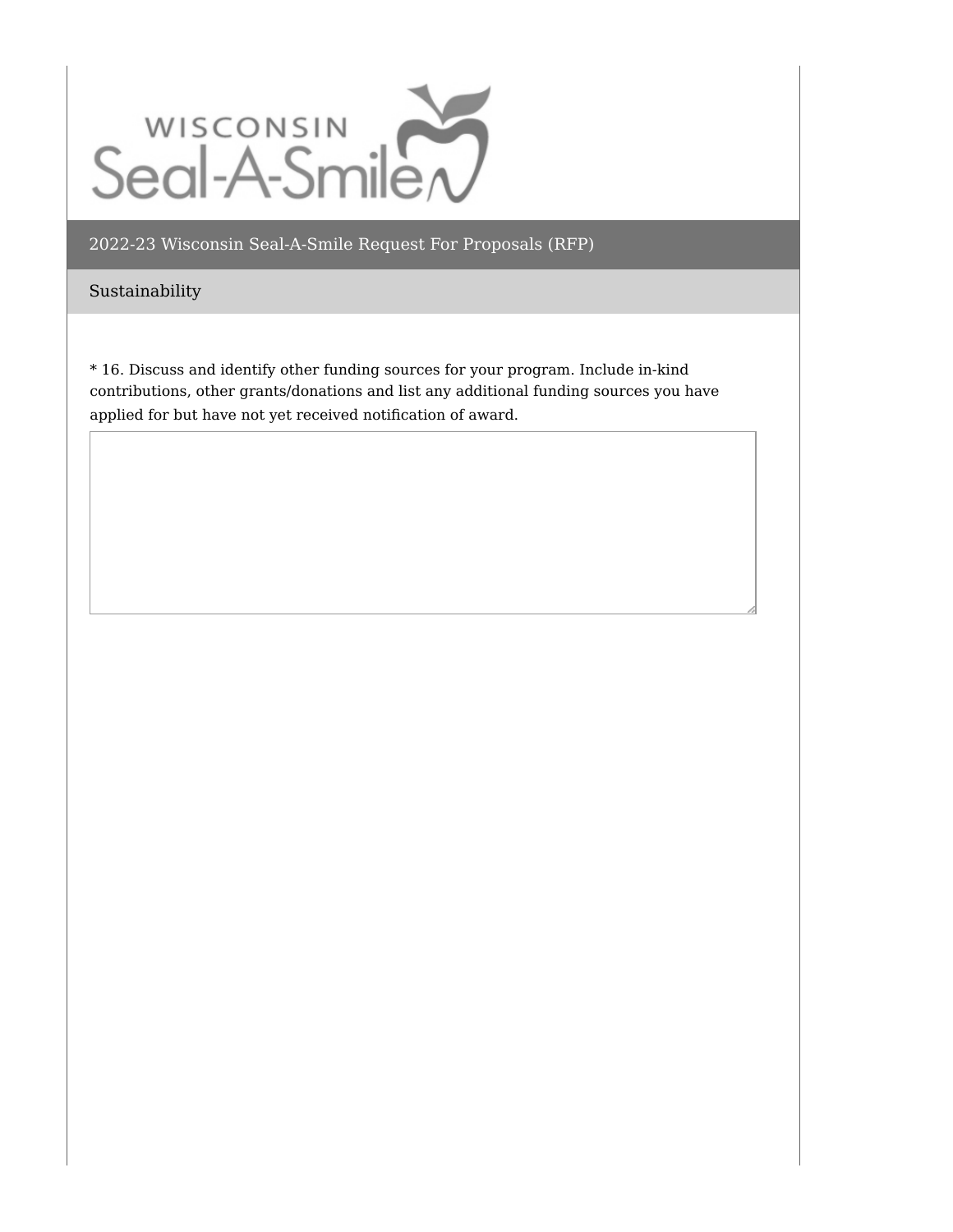## WISCONSIN

2022-23 Wisconsin Seal-A-Smile Request For Proposals (RFP)

Evaluation

### **Points in this section will be awarded based on accurate entry of information and on achieving program goals and objectives.**

\* 17. Please use your the most recently available comprehensive report from DentaSeal to complete this section. In the most recent program year (#) (enter in only whole numbers, do not use any commas, decimal points or \$\$): IMPORTANT - these should not be estimates but actual figures (aside from MA revenue)

| What was your<br>goal/estimate for the<br>number of CHILDREN<br>you anticipated would<br>receive screening (per<br>your SAS contract) (#)                                       |  |
|---------------------------------------------------------------------------------------------------------------------------------------------------------------------------------|--|
| How many unique<br>CHILDREN did you<br>provide screenings to                                                                                                                    |  |
| What was your<br>goal/estimate for the<br>number of CHILDREN<br>you anticipated would<br>receive SEALANTS?<br>(per your SAS<br>control (#)                                      |  |
| How many CHILDREN<br>did you place sealants<br>on $(\#)$ ?                                                                                                                      |  |
| What was your<br>goal/estimate for the<br>number of CHILDREN<br>you anticipated would<br>receive two or more<br>fluoride varnish<br>applications (per your<br>SAS contract) (#) |  |
| How many CHILDREN<br>received TWO or more<br>fluoride varnish<br>applications $(#)$                                                                                             |  |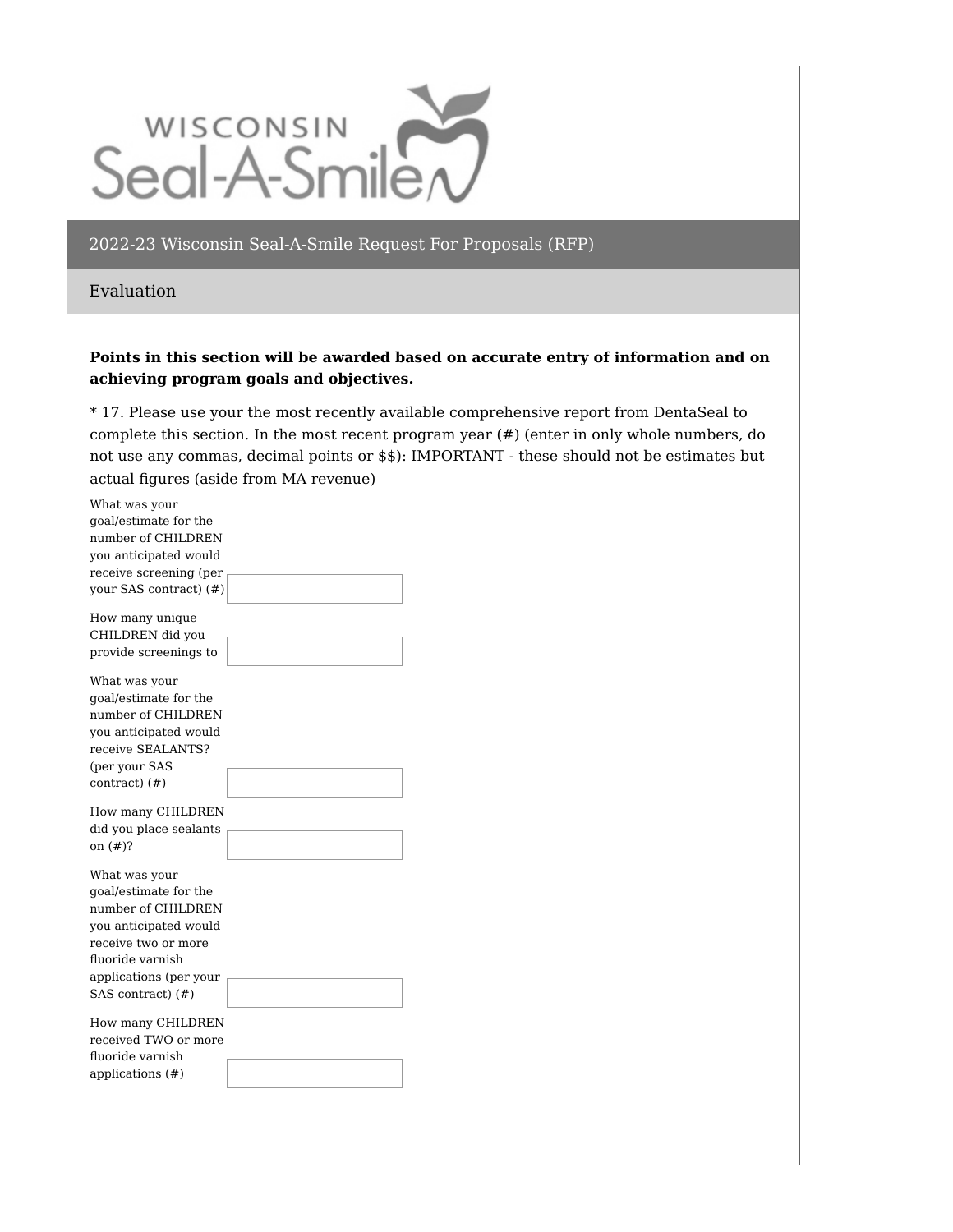\* 18. What was your program's participation rate according to your DentaSeal comprehensive report? (enter 0 if your program is new)

\* 19. Is your program planning on using the online consent this year?

Yes

No

If no please explain why?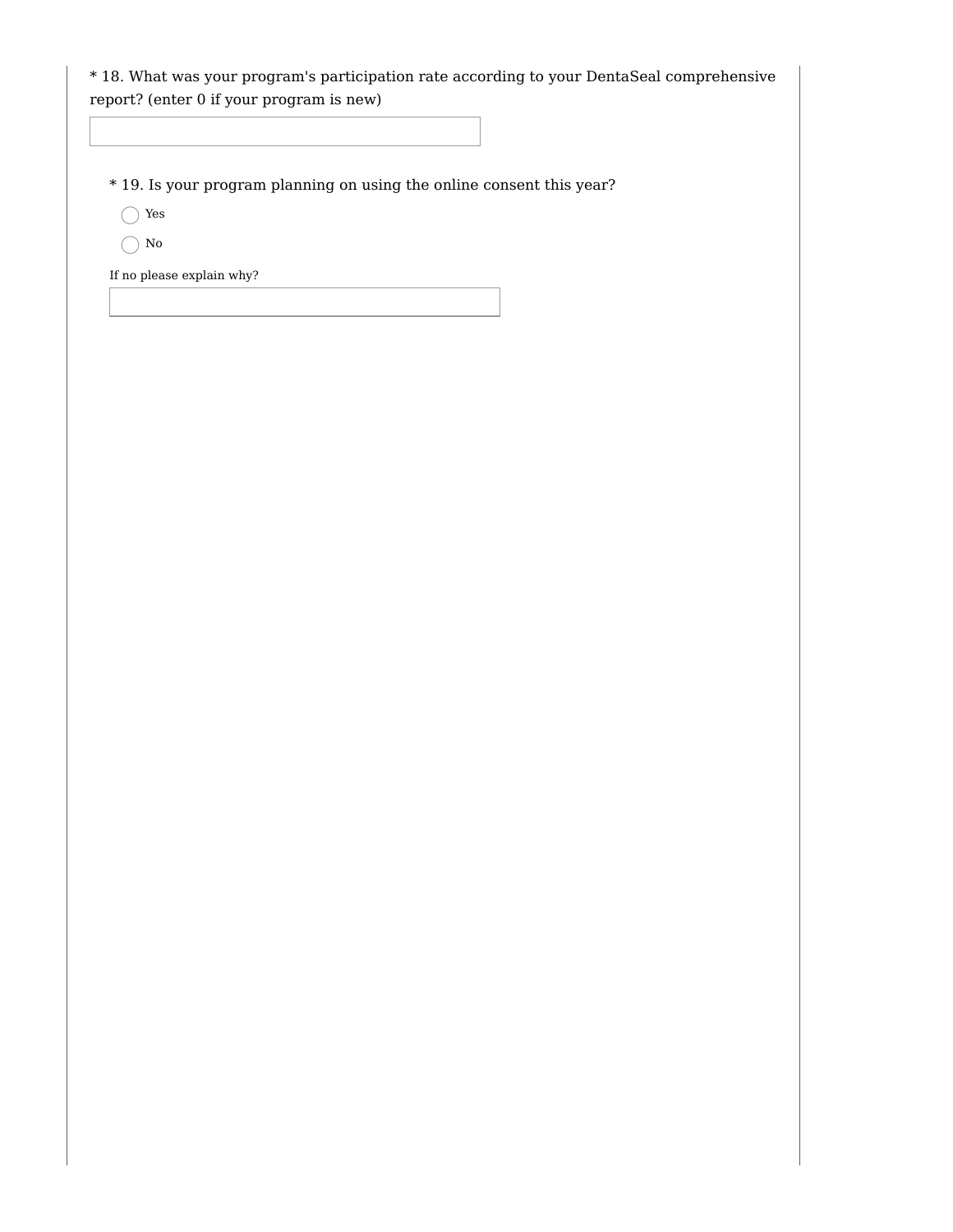2022-23 Wisconsin Seal-A-Smile Request For Proposals (RFP)

### Finances

\* 20. How much Medicaid revenue does your program anticipate it will generate in 2022-23?

\* 21. Please explain how you calculated the anticipated Medicaid revenue (i.e. Our program anticipates we will place  $#$  sealants per child and will seal  $#$  which will generate \$ based on the current reimbursement rate of \$\$). Please outline all services that will be billed for (i.e screening, all fluoride applications, prophy, etc).

\* 22. How much in-kind support and additional funding does your program anticipate receiving from other sources beyond SAS and Medicaid revenue?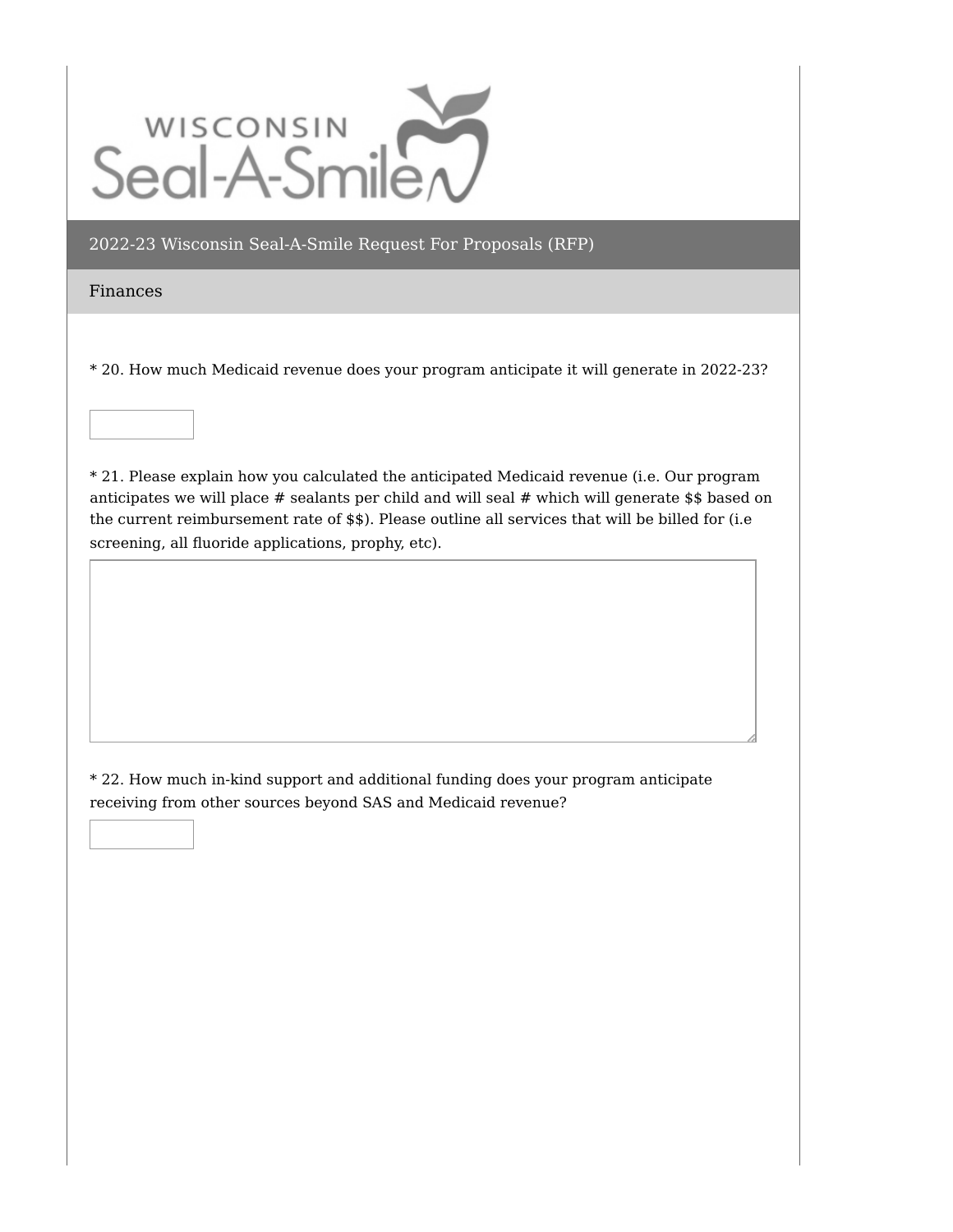2022-23 Wisconsin Seal-A-Smile Request For Proposals (RFP)

Electronic Signature

### **Clicking I agree and submitting represents the electronic signature of the person submitting this proposal.**

\* 23. Person completing this document: (It is recommended that the program fiscal agent completes this submission or that the person submitting is authorized by the organization to submit on their behalf).

| Full name           |  |
|---------------------|--|
| Title               |  |
| Agency/Organization |  |
| Phone               |  |
| Email               |  |

\* 24. Name of person electronically signing this document:

\* 25. By clicking the "I agree" box the fiscal agent for this program is agreeing to perform the responsibilities as described withing this submission. Additionally by agreeing your organization attests to its eligibility and represent that the information provided in this submission is accurate, complete and current. The organization represents that the funding award from the Wisconsin Seal-A-Smile program will not supplant existing funds. Additionally, acknowledges this information shall be relied upon by Children's Health Alliance of Wisconsin to discharge its regulatory obligations with respect to the subject of this proposal. You agree that you have read and understand the Wisconsin Seal-A-Smile policies and procedures as outlined in the Wisconsin Seal-A-Smile Administration Manual and agree to adhere to all policies and procedures if your program is awarded funding. **Your program agrees to adhere to the CDC Interim Guidance for Healthcare Personell during the COVID19 Pandemic, OSAP's Infection Prevention & Control guide for School Sealant Programs during COVID-19 and understand if these requirements can not be met care should not be provided.**

I agree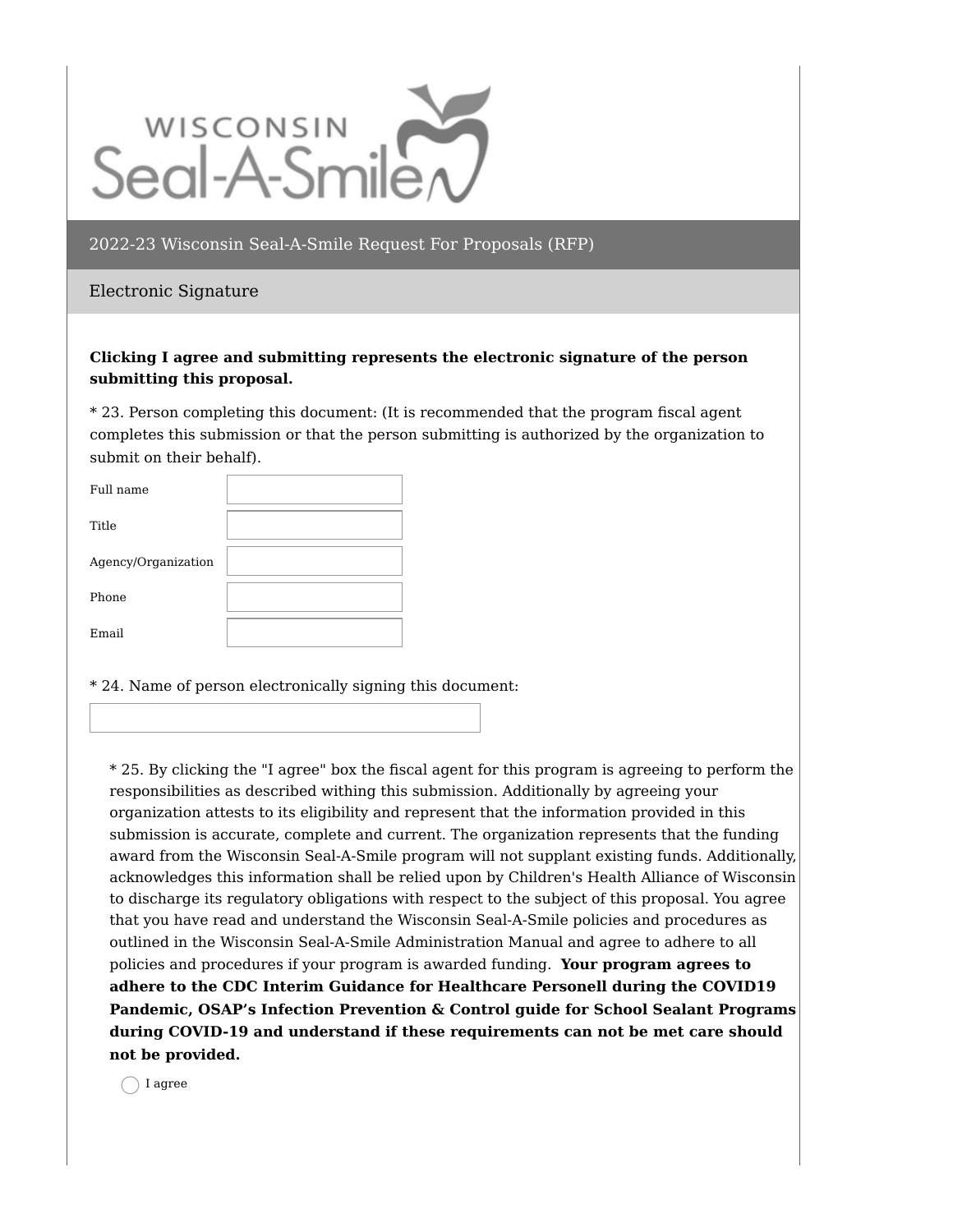2022-23 Wisconsin Seal-A-Smile Request For Proposals (RFP)

\* 26. Please enter the contact information for your DentaSeal Local Program Administrator. This is who your primary contact is between SAS Administration and your program. All important DentaSeal communication will flow through this person.

| First Name    |  |
|---------------|--|
| Last Name     |  |
| Email address |  |
| Phone number  |  |

27. Please enter the contact information for your program's infection control coordinator. Per CDC guidance all programs should identify one person to serve in this role and ensure program is complying with CDC guidance on infection control for dental settings and mobile and portable dental settings.

| First name |  |
|------------|--|
| Last Name  |  |
| Email      |  |
| Phone      |  |